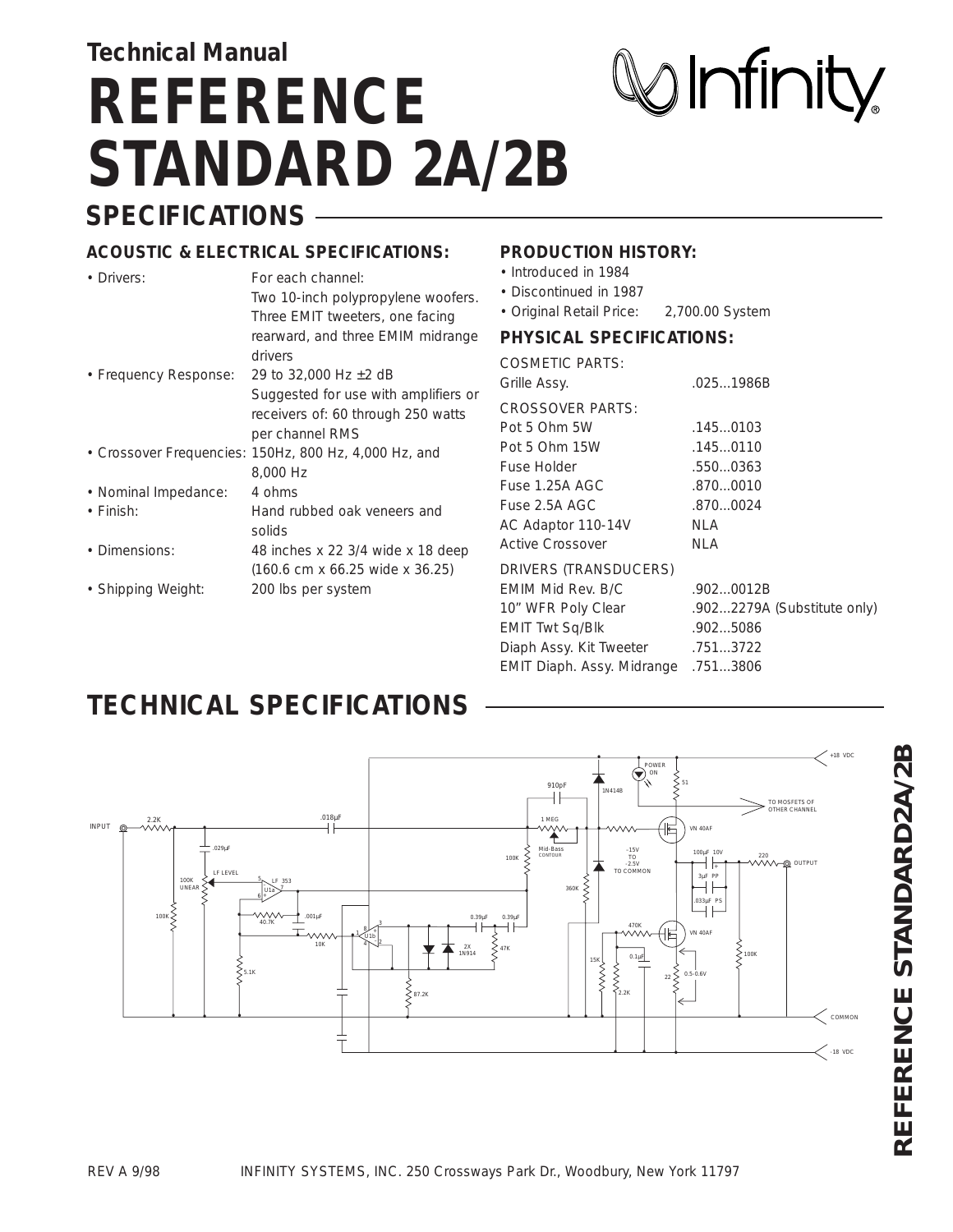# **Technical Manual REFERENCE STANDARD 2A/2B**



## **TECHNICAL SPECIFICATIONS**